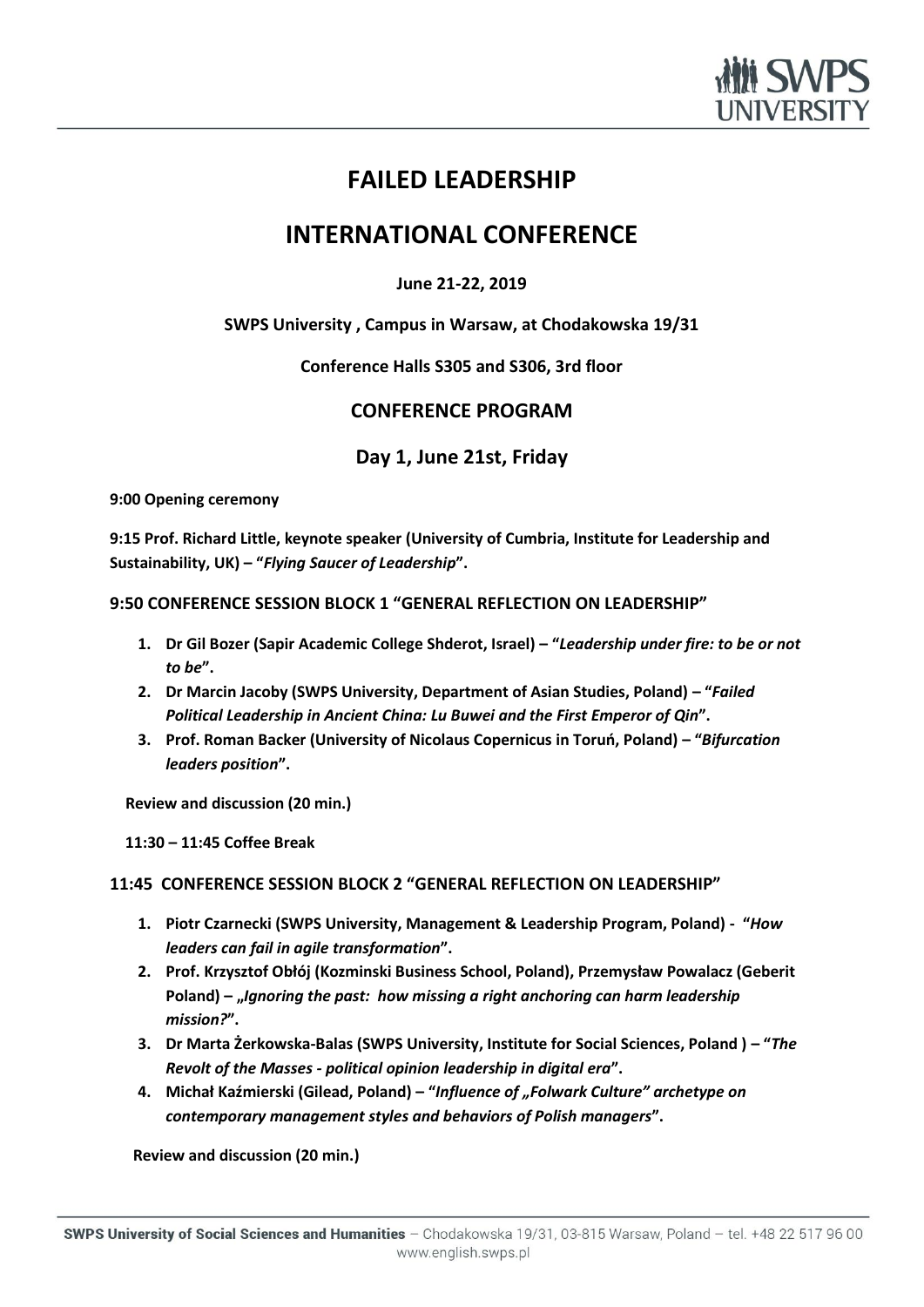

#### **13:45 – 14:30 Lunch break**

### **14:30 CONFERENCE SESSION BLOCK 3 "BUSINESS RESEARCH AND REFLECTION"**

- **1. Krzysztof Tarka (TES Change |Tarka Executive's, Poland) – "***Under pressure. Technologies, networks, youth. Polish leaders failing to stay in control***".**
- **2. Mateusz Trawiński (CentroPolis S.A., Poland) – "***Rules of engagement. Failed leadership and (past and future) financial crisis***".**
- **3. Kazimierz Żurek, Arkadiusz Grochala (4Results, Poland) – "***How not to fail in managing young employees? 4Results survey results***".**
- **4. Joanna Meyer (SteplntoLife - Mindful Leadership Consulting, Germany) – "***Risk Management Systems' Blindness to Leadership Failures***".**

**Review and discussion (20 min.)**

**16:45 Coffee break** 

**16:45 CONFERENCE SESSION BLOCK 4 "OPEN ISSUES ON LEADERSHIP"**

- **1. Jo Chaffer (Institute for Leadership and Sustainability University of Cumbria UK) - "***Who determines failure, when and with what authority?***".**
- **2. Dr Vartika Dutta (Goa Institute of Management, India) – "***Failed Leadership in Education: Evidence from Select Indian Secondary School***".**

**Review and discussion (20 min.)**

**19:00 SUMMARY OF THE DAY 1**

# **Day 2 , June 22nd , Saturday**

**9:00 Rostislav Benak, keynote speaker (Assessment System, Czech Republic ) – "***Leadership Derailing and Failures: Where Central Europe&World Matches or Differs***".**

#### **9:35 CONFERENCE SESSION BLOCK 5 "POLITICAL CASES ON LEADERSHIP"**

- **1. Bohdana Sybikovska (University of Warsaw, American Studies Center, Poland) – "***Woodrow Wilson's Failed leadership in the League of Nations issue***".**
- **2. Prof. Ian Barnes (University of Lincoln, International Business School, UK) – "***Failed Leadership and the British attempts to exit the European Union (Brexit)***".**
- **3. Michał Kobosko (SWPS University, Management & Leadership Program, Poland) – "***Who screwed up Brexit ?***".**
- **4. Pedro Ponte e Sousa (New University of Lisbon, Faculty of Social Sciences and Humanities, Portugal)- "***Failed leadership in right-wing EU contestation: the case of Portugal***".**

**11:30 – 11:45 Coffee break**